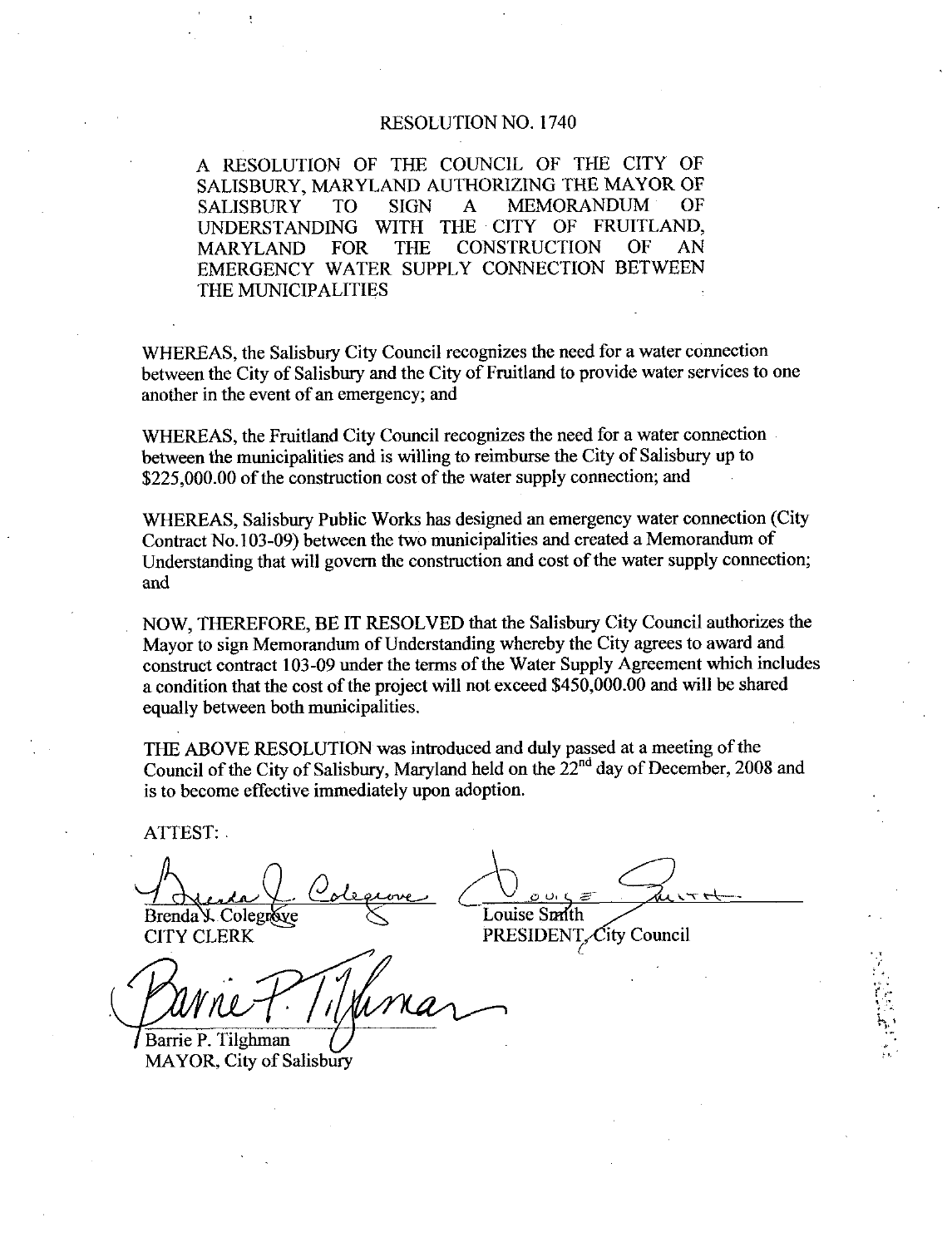

FINANCE DIVISION DEPARTMENT OF INTERNAL SERVICES 125 N. DIVISION STREET, ROOM 103 9 21810 SALISBURY, MD<br>110-548-3110<br>110-548-3110 410-548-3110<br>FAX: 410-860-5154.

MARYLAND

## COUNCIL AGENDA

## December 12, 2008

TO: Mayor and City Council

PAMELA B OLAND pIRECTOR OF INTERNAL SERVICES

SUBJECT: Requesting Authorization for the Mayor to Sign a Memorandum of Understanding With the City of Fruitland for the Construction of an Emergency Water Supply Connection Between the Municipalities

The City of Salisbury Internal Services Department, Procurement Division, received a request from the Salisbury Public Works (SPW) to enter into an agreement with the City of Fruitland, MD for the construction of an emergency water supply connection between the two municipalities. The Procurement Division requests approval from the City Council to authorize the Mayor to sign a Memorandum of Understanding (MOU) with the City of Fruitland on behalf of the City of Salisbury, whereby each municipality will fund 50% of the cost of approval from the City Council to author<br>the City of Fruitland on behalf of the C<br>the project, not to exceed \$450,000.00.

This project will be conducted in accordance with requirements outlined in the fully executed Water Supply Agreement" between the two municipalities dated May 9, 2008, the contract documents 103-09, and the attached MOU, as signed and attested by Mr. Gregory J. Olinde, Council President, and Diane C. Nelson, City Clerk, of the City of Fruitland.

Thank you

Karen D. Reddersen Assistant Director of Internal Services-Procurement Division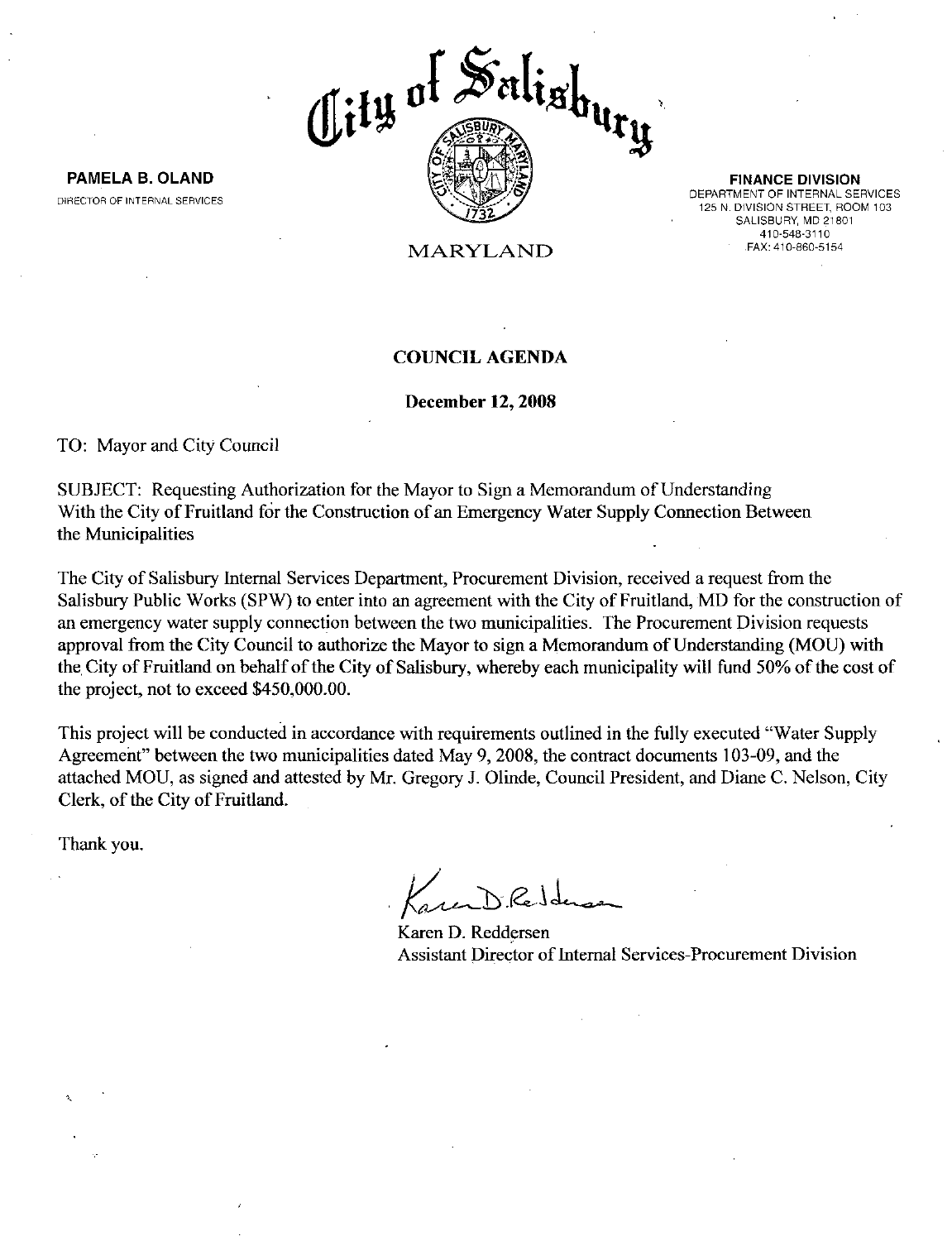## MEMORANDUM-OF-UNDERSTANDING<br>AMONG<br>THE CITY OF FRUITLAND AMONG THE CITY OF FRUITLAND AND THE CITY OF SALISBURY

The City of Salisbury, hereinafter referred to as "CITY OF SALISBURY", and the City of Fruitland, hereinafter referred to as "CITY OF FRUITLAND", have determined and agreed it is in the best interest of the City of Salisbury and the City of Fruitland to enter into the following MEMORANDUM-OF-UNDERSTANDING, dated December 22, 2008. MONG<br>
THE CITY OF FRUITLAND<br>
AND<br>
THE CITY OF SALISBURY<br>
The City of Salisbury, hereinafter referred to as "CITY OF SAL<br>
Fruitland, hereinafter referred to as "CITY OF FRUITLAND", have dete<br>
best interest of the City of Sa

NOW, THEREFORE, for and in consideration of the mutual covenants herein contained, be it agreed by and among the parties hereto as follows

- 1. The CITY OF FRUITLAND agrees to pay the CITY OF SALISBURY the lesser of Two Hundred Twenty Five Thousand Dollars (\$225,000.00), or 50% of the actual cost to design and construct the emergency water main connection between the respective cities
- 2. The CITY OF SALISBURY agrees to pay the lesser of Two Hundred Twenty Five Thousand construct the emergency water main connection between the respective cities.<br>The CITY OF SALISBURY agrees to pay the lesser of Two Hundred Twenty Five Thousand<br>Dollars (\$225,000.00), or 50% of the actual cost to design and main connection between the respective cities
- 3. In the event the total of the Construction contracts to be awarded for this project, upon completion of the bid process, the parties shall confer and may renegotiate their respective contributions to the project espective cities.<br>nstruction contracts to be awarded for this project, upon<br>exceed the sum of Four Hundred Fifty Thousand (\$450,000.00),<br>y renegotiate their respective contributions to the project.
- 4 The contributions shall be payable in accordance with the progress payment schedule set forth in the construction contracts. The construction contractors shall be paid forty-five  $(45)$  days after City of Salisbury engineer approval of a request for payment. Upon receipt of a request for City of Salisbury engineer approval of a request for payment. Upon receipt of a request for payment and engineer verification thereof, the CITY OF SALISBURY shall submit by facsimile a request to the CITY OF FRUITLAND for a request to the CITY OF FRUITLAND for payment of their prorata portion to the CITY OF shaze shall be that amount equal to the payment and engineer verification thereof, the CITY OF SALISBURY shall submit by factor a request to the CITY OF FRUITLAND for payment of their prorata portion to the CITY C SALISBURY within thirty (30) days. Each Party's a request to the CITY OF FRUITLAND<br>SALISBURY within thirty (30) days. E-<br>product of the sums due for construction<br>payments shall continue until the Party's payments shall continue until the Party's contribution as set forth above has been paid in full.
- The CITY OF SALISBURY will execute the construction contracts as identified in "Appendix" A" and maintain direct supervision of the construction work with periodic review by the CITY OF FRUITLAND. The CITY OF SALISBURY will provide a copy of the Project Specifications, as soon as available, to the CITY OF FRUITLAND. In addition, the CITY OF SALISBURY will OF FRUITLAND. The CITY OF SALISBURY will provide a copy of the Project Specific<br>as soon as available, to the CITY OF FRUITLAND. In addition, the CITY OF SALISBUI<br>provide the CITY OF FRUITLAND with a copy of the "as-built" Salisbury Emergency Water Connection project upon completion
- 6 Upon completion ofthe project the CITY OF SALISBURY and the CITYOF FRUITLAND will own, maintain and operate water connection, as outlined in the "Water Supply Agreement" referred to as Appendix "A".
- 7. The CITY OF SALISBURY and the CITY OF FRUITLAND shall certify to Karen Reddersen, Assistant Director of Internal Services for the CITY OF SALISBURY that all funds set forth in Paragraphs 1 and 2 are available prior to award of the construction contract.